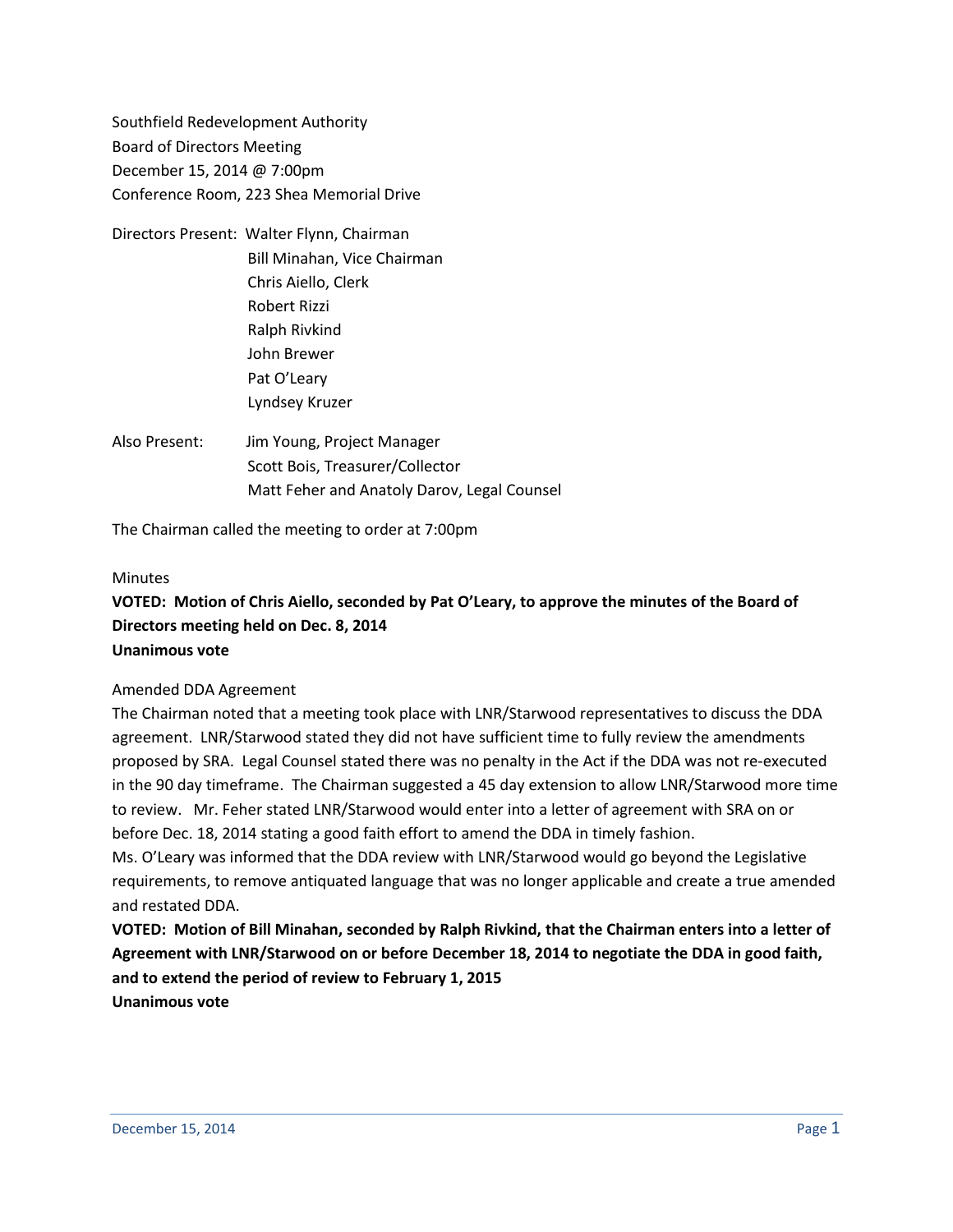## Zoning By-Laws and Regulations

The Public Hearing process on the revised Zoning By-Laws and Regulations was completed at the last meeting. The Board was informed that LNR/Starwood was still in the process of reviewing the changes to the regulations and had not provided any comments at this time. Mr. Feher noted there were inaccuracies, inconsistencies and duplication in the existing regulations that LNR/Starwood wanted to address.

Ms. Kruzer was informed that the Act superseded the DDA, and required the SRA to amend all agreements to conform to the new legislation, even without LNR/Starwood approval.

Mr. Rivkind stated the regulations could cause confusion with references to the Southfield Redevelopment Authority and the NAS South Weymouth, and suggested amending the regulations to say that the SRA was "also known as NAS South Weymouth".

### Board Measure 14-033

**VOTED: Motion of John Brewer, seconded by Robert Rizzi, that the Board of Directors adopt the following draft documents, all dated November 22, 2014, as amended: Zoning and Land Use By-Laws for NAS South Weymouth, Administrative Rules and Regulations for NAS South Weymouth, Affordable and Workforce Housing Regulations, Affordable and Workforce Housing Plan, General Municipal Codes for NAS South Weymouth, Health Regulations for NAS South Weymouth, NAS South Weymouth Architectural and Urban Design Standards and Guidelines, NAS South Weymouth Sustainability Standards and Guidelines, Subdivision Rules and Regulations for NAS South Weymouth, Wetlands Protection Rules and Regulations for NAS South Weymouth. All of the Documents shall be effective as of December 16, 2014**

# **Unanimous vote**

### Transfer of Public Ways to the Town of Weymouth

The Board was informed of their obligation in the Act to transfer public ways to the Towns on or before January 1, 2015; and that the transfer of Shea Drive and Memorial Grove Avenue to the Town of Weymouth would be taken up at the December 22, 2014 meeting.

### Control and Maintenance of the Delahunt Parkway

Discussion ensued on SRA Parkway maintenance expenses and Section 19C of the Act stating that the existing and future portions of the Parkway would remain in the master developer's control.

The Board was informed that the draft Parkway Financing MOA was issued by A&F; and the Phase II Parkway financing commitment was pending from MassDOT. Discussions with LNR/Starwood on their concerns with the agreements were ongoing. The Chairman stated A&F deferred SRA payments for 6 years; to be paid from June 30, 2020 to June 30, 2042.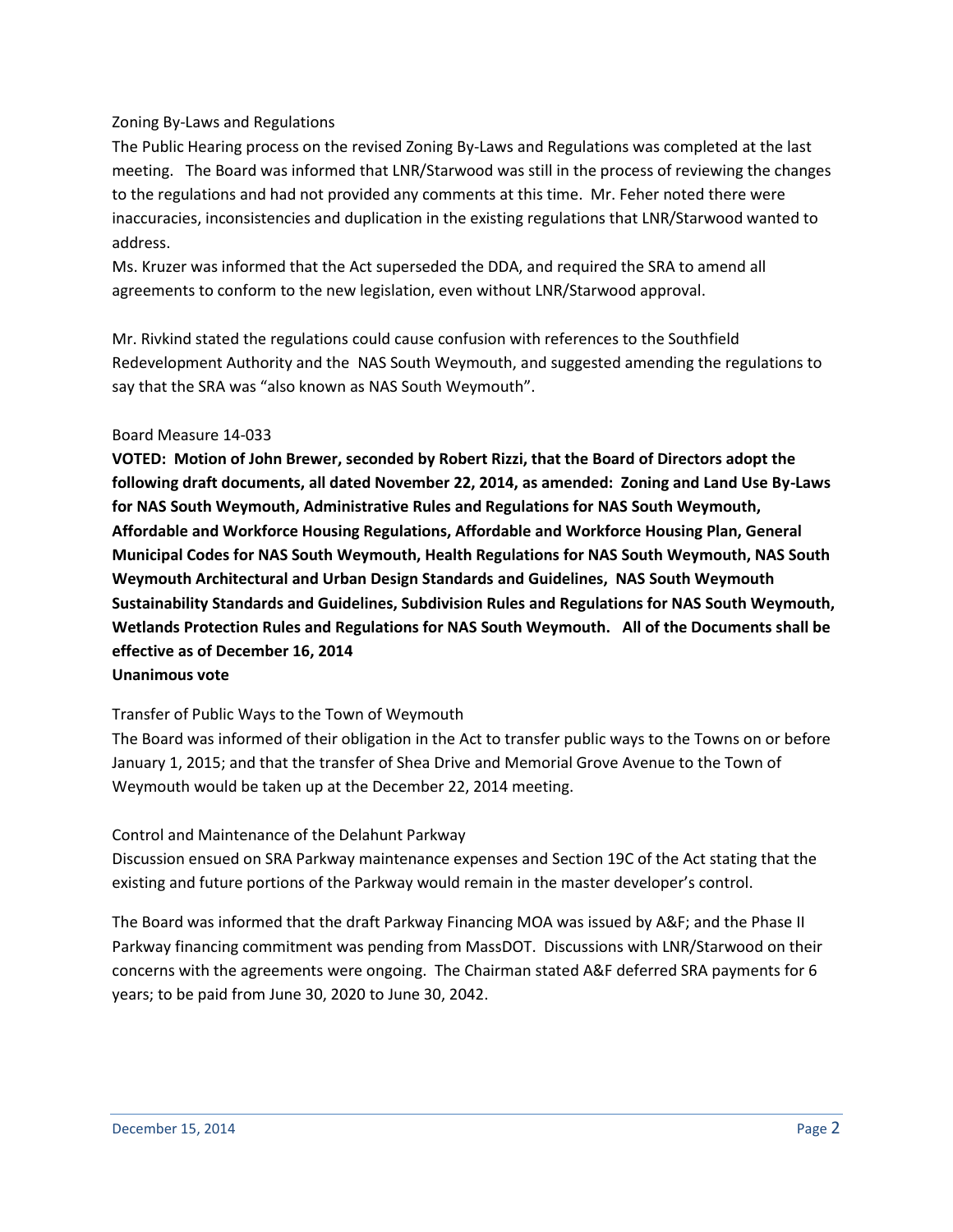Ms. Kruzer was informed that LNR took issue with their obligation in the draft Parkway Financing MOA to provide security in the amount of \$4M, and with DOR's net new revenue factors being too low and unfavorable for certain types of commercial development. Some Board members thought that once development started and continued, there would most likely be sufficient new growth to support Parkway payments without deficiency payments.

#### Board Measure 14-036

**VOTED: Motion of Ralph Rivkind, seconded by Robert Rizzi, that the Board of Directors approve the Second Amendment to the Amended and Restated Memorandum of Agreement on the Financing of the South Shore Tri-Town Development Corporation's Parkway ("Parkway Financing MOA Amendment") as presented on December 15, 2014, subject to further modification deemed necessary and reasonable in the discretion of the Chairman of the Board, and further, that the Chairman be and hereby is authorized and directed, in the name and on behalf of the Authority, to execute and deliver the Parkway Financing MOA Amendment**

Mr. Minahan stated he favored the MOA language on the security bond, and that he wanted to know what the further modifications would be before the Chairman signed. Mr. Feher noted there was no deadline in the Act to sign the Phase II Parkway commitment or the Parkway Financing MOA, but they were directly tied to the Town's and LNR/Starwood's obligations in Section 19 of the Act. Board action on the Phase II Parkway commitment was expected at the Dec. 22, 2014 meeting. The Directors agreed both Parkway matters were interrelated and could be taken up on Dec. 22<sup>nd</sup>. **Mr. Rizzi and Mr. Rivkind withdrew their motion.**

Ms. Kruzer suggested another meeting may be needed to address any unresolved matters prior to January 1, 2015. A quorum could meet, if necessary, on Monday, Dec. 29, 2014.

### Public Comment

Ms. Parsons, Rockland, suggested the SRA make the Parkway payment this year if there was sufficient Free Cash; that the Environmental Impact Report stated that LNR was obligated to complete the east side connectivity, and if the State didn't appropriate funds, then LNR was obligated to pay for it.

Mr. LeMott, Southfield Resident, was informed that the Phase II Parkway alignment and impact on the Village Center was unknown at this time. Ms. O'Leary noted that the Parkway design process would include public hearings.

Mr. Galluzzo, Weymouth, was informed that LNR South Shore LLC was the land owner of record, and Starwood owned the parent company. Mr. Galluzzo stated if LNR/Starwood did not pay their obligations they should not receive any municipal services, and was informed that the SRA was under contract with the Town of Weymouth to pay for municipal services required in the Weymouth section of Southfield.